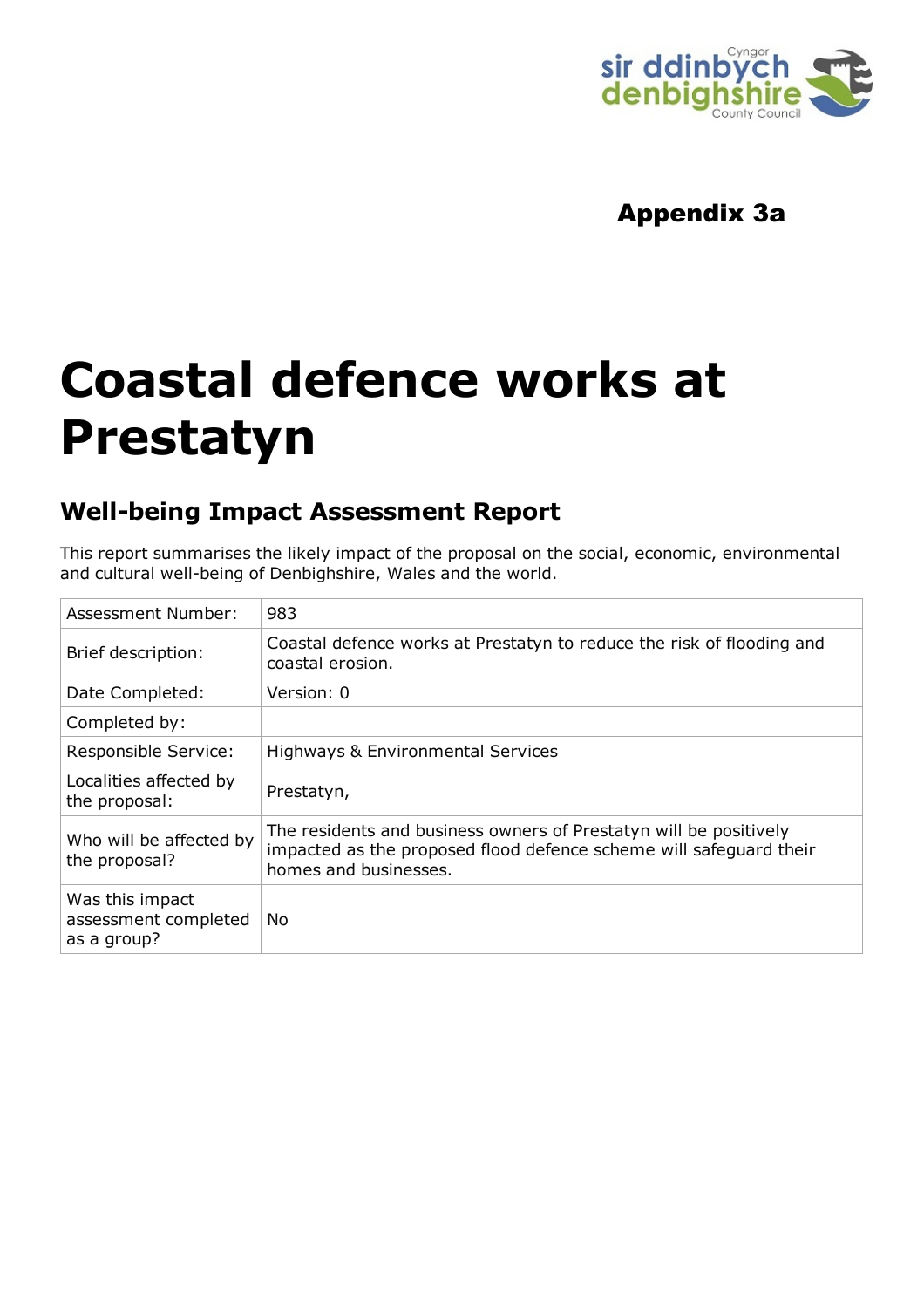# **IMPACT ASSESSMENT SUMMARY AND CONCLUSION**

Before we look in detail at the contribution and impact of the proposal, it is important to consider how the proposal is applying the sustainable development principle. This means that we must act "in a manner which seeks to ensure that the needs of the present are met without compromising the ability of future generations to meet their own needs."

## **Score for the sustainability of the approach**

 $(3 \text{ out of 4 stars})$  Actual score : 29 / 36.

## **Summary for each Sustainable Development principle**

| Long term            | The project will be carried out in a way that ensures that are minimal<br>negative impacts on the natural environment. There may be opportunities<br>to improve biodiversity in the built environment. Flooding of properties<br>creates a large amount of contaminated, non-recyclable waste. Post flood<br>clear up operations use a considerable amount of energy/fuel, therefore<br>this project will reduce this risk. There are strong links between flooding<br>and climate change (sea level rise). The project will draw these issues to<br>the attention of Denbighshire residents. Flood risk is understood to have a<br>negative impact on the economic prosperity of communities, Therefore,<br>reducing flood risk will have a positive impact. The project involves heavy<br>civil engineering work which will provide an opportunity for local<br>employment in that sector. Reduced flood risk will encourage potential<br>future employers to invest in the area. Coastal engineering is a specialism<br>and the project has the potential to enable to development of local skills in<br>this field. By developing this scheme it will protect as many properties as<br>possible to the highest economically achievable standard. |
|----------------------|------------------------------------------------------------------------------------------------------------------------------------------------------------------------------------------------------------------------------------------------------------------------------------------------------------------------------------------------------------------------------------------------------------------------------------------------------------------------------------------------------------------------------------------------------------------------------------------------------------------------------------------------------------------------------------------------------------------------------------------------------------------------------------------------------------------------------------------------------------------------------------------------------------------------------------------------------------------------------------------------------------------------------------------------------------------------------------------------------------------------------------------------------------------------------------------------------------------------------------------------------|
| <b>Prevention</b>    | Coastal defence works at Prestatyn will reduce the risk of flooding and<br>coastal erosion. The project will make Prestatyn more resilient to future<br>flood events. The current and ongoing risk of flooding of properties has a<br>significant negative impact on the prosperity of the county, as<br>demonstrated by the floods that affected the region in 2012 and 2013.<br>Therefore, the project will have a positive impact on the community. The<br>project will have the greatest positive impact on the most vulnerable<br>members of the community. People with protected characteristics are our<br>most vulnerable residents during a flood event. Reducing the risk of<br>flooding will improve their well-being. One of the consequences of flooding<br>is high insurance costs, which could result in poverty. The project could<br>make properties cheaper to insure for residents.                                                                                                                                                                                                                                                                                                                                               |
| <b>Integration</b>   | The existing beach at this location is sometimes floods the coastal path<br>and over onto the Golf Course. Whilst the project won't stop this<br>happening it should reduce this likelihood of flooding the surrounding<br>properties. Peoples concerns and fears of being flooded have a significant<br>impact on their emotional and mental well-being. The project will<br>significantly reduce this likelihood.                                                                                                                                                                                                                                                                                                                                                                                                                                                                                                                                                                                                                                                                                                                                                                                                                                  |
| <b>Collaboration</b> | We have consulted with the Council's Countryside Service team and<br>Natural Resources Wales. We have consulted with Local councillors,<br>Prestatyn Golf Club, MAG and the community. The project involves heavy<br>civil engineering work which will provide an opportunity for local<br>employment in that sector. Reduced flood risk will encourage potential<br>future employers to invest in the area. Coastal engineering is a specialism<br>and the project has the potential to enable to development of local skills in<br>this field. By reducing the risk of flooding it will reduce the need to drain<br>resources from the emergency services once a flood clean up is needed.                                                                                                                                                                                                                                                                                                                                                                                                                                                                                                                                                         |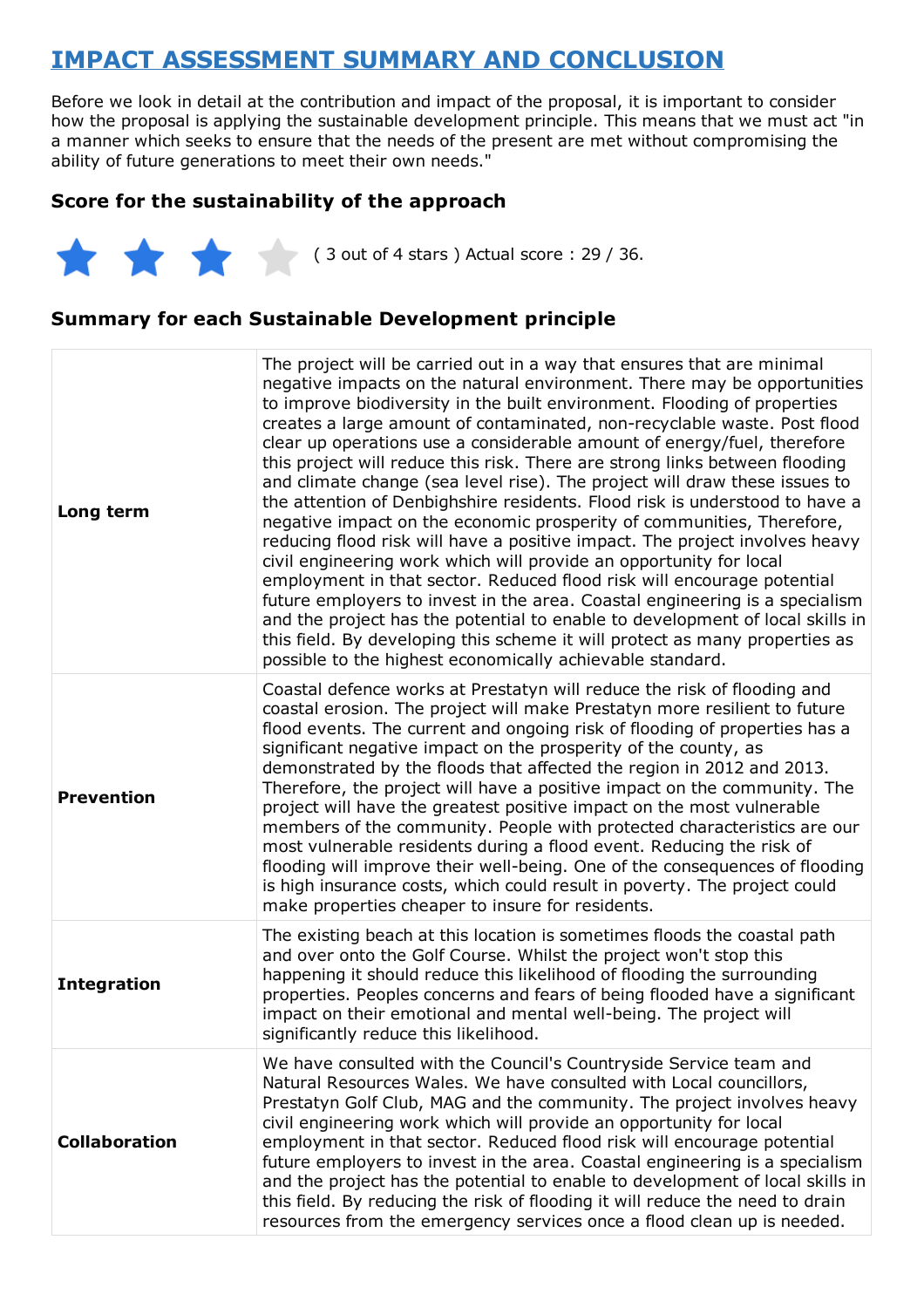We have consulted with local members in Prestatyn, Prestatyn Golf Club, community groups, local businesses and are keeping the public up to date with regular communications in the local newspapers.

**Contractor** 

## **Summary of impact**

#### **Well-being Goals**

| A prosperous Denbighshire                                        | Positive       | A globally<br>responsible             | A prosperous<br><b>Wales</b> |
|------------------------------------------------------------------|----------------|---------------------------------------|------------------------------|
| A resilient Denbighshire                                         | Positive       | <b>Wales</b>                          |                              |
| A healthier Denbighshire                                         | Positive       | A Wales of<br>vibrant culture         | A resilient                  |
| A more equal Denbighshire                                        | Positive       | and thriving<br>Welsh<br>Language     | Wales                        |
| A Denbighshire of cohesive communities                           | Positive       |                                       |                              |
| A Denbighshire of vibrant culture and thriving<br>Welsh language | <b>Neutral</b> | A Wales of<br>cohesive<br>communities | A healthier<br>Wales         |
| A globally responsible Denbighshire                              | Positive       |                                       | A more equal<br><b>Wales</b> |
|                                                                  |                |                                       |                              |

## **Main conclusions**

The aim of the project is to reduce flood risk in Prestatyn. Provided this aim is fulfilled, the result will be a more prosperous, resilient, healthy, equal and globally responsible Denbighshire.

## **Evidence to support the Well-being Impact Assessment**

 $\nabla$  We have consulted published research or guides that inform us about the likely impact of the proposal

 $\overline{M}$  We have involved an expert / consulted a group who represent those who may affected by the proposal

 $\triangledown$  We have engaged with people who will be affected by the proposal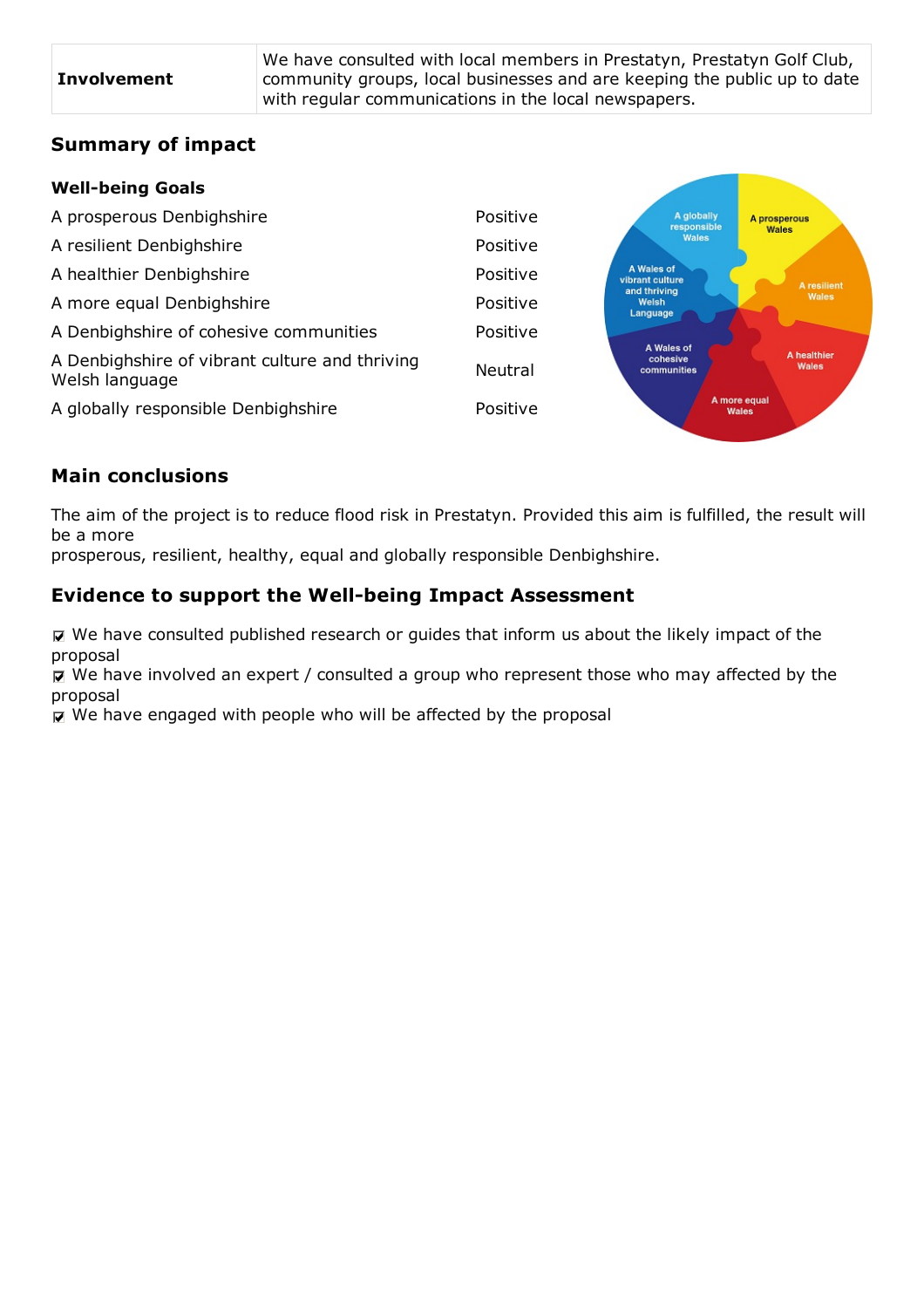# **THE LIKELY IMPACT ON DENBIGHSHIRE, WALES AND THE WORLD**

| <b>A prosperous Denbighshire</b>                 |                                                                                                                                                                                                                                            |  |
|--------------------------------------------------|--------------------------------------------------------------------------------------------------------------------------------------------------------------------------------------------------------------------------------------------|--|
| <b>Overall Impact</b>                            | Positive                                                                                                                                                                                                                                   |  |
| <b>Justification for</b><br>impact               | The positives to this proposal way outweighs any short terms negatives.<br>The opportunities for work experience, training, apprenticeships and the<br>use of local businesses is positive.                                                |  |
| <b>Further actions</b><br>required               | The main negative in this proposal is the need to use lorries for<br>transporting the materials to site. Although we cannot mitigate these<br>impacts as the lorries are not Electric, the need to use them is relatively<br>short lived.  |  |
| <b>Positive impacts identified:</b>              |                                                                                                                                                                                                                                            |  |
| A low carbon society                             | If there is less risk of flooding then more people can cycle, walk.<br>Reducing the risk of flooding will reduce the need to use emergency<br>services and their large fire engines/ambulances/boats etc reducing the<br>carbon emissions. |  |
| Quality<br>communications,<br>infrastructure and | Our project will put Denbighshire in better stead for operating in more<br>extreme and frequent weather events as it will reduce the risk of flooding<br>due to rising sea levels.                                                         |  |

| transport                                  | uut tu risiily sta levels.                                                                                                                                                                                                                                                                              |
|--------------------------------------------|---------------------------------------------------------------------------------------------------------------------------------------------------------------------------------------------------------------------------------------------------------------------------------------------------------|
| <b>Economic</b><br>development             | The project could help lower house insurance premiums for residents.<br>Through community benefits, there will be a number of work experience<br>places to be taken by local young adults who may want a career within<br>civil engineering.                                                            |
| <b>Quality skills for the</b><br>long term | As young adults have work experience opportunities then hopefully they<br>will go on to qualify in their chosen fields and take forward quality skills<br>for their futures, and possibly for their families futures.<br>A positive outlook on employment will bring positive health and well<br>being. |
| <b>Quality jobs for the</b><br>long term   | Local community benefits will see the need for local young adults to<br>engage with work experience and apprenticeship opportunities.                                                                                                                                                                   |
| <b>Childcare</b>                           | The Welsh Government have a scheme called Childcare Offer in Wales<br>which financially helps parents of 3/4 year olds with childcare needs.<br>Some employers offer childcare voucher schemes in which the<br>government help with childcare costs.                                                    |

## **Negative impacts identified:**

| A low carbon society                                          | The initial use of lorries transporting materials to site will necessitate the<br>need to use roads and carbon emissions from the lorries. |
|---------------------------------------------------------------|--------------------------------------------------------------------------------------------------------------------------------------------|
| Quality<br>communications,<br>infrastructure and<br>transport |                                                                                                                                            |
| Economic<br>development                                       |                                                                                                                                            |
| <b>Quality skills for the</b><br>long term                    |                                                                                                                                            |
| <b>Quality jobs for the</b><br>long term                      |                                                                                                                                            |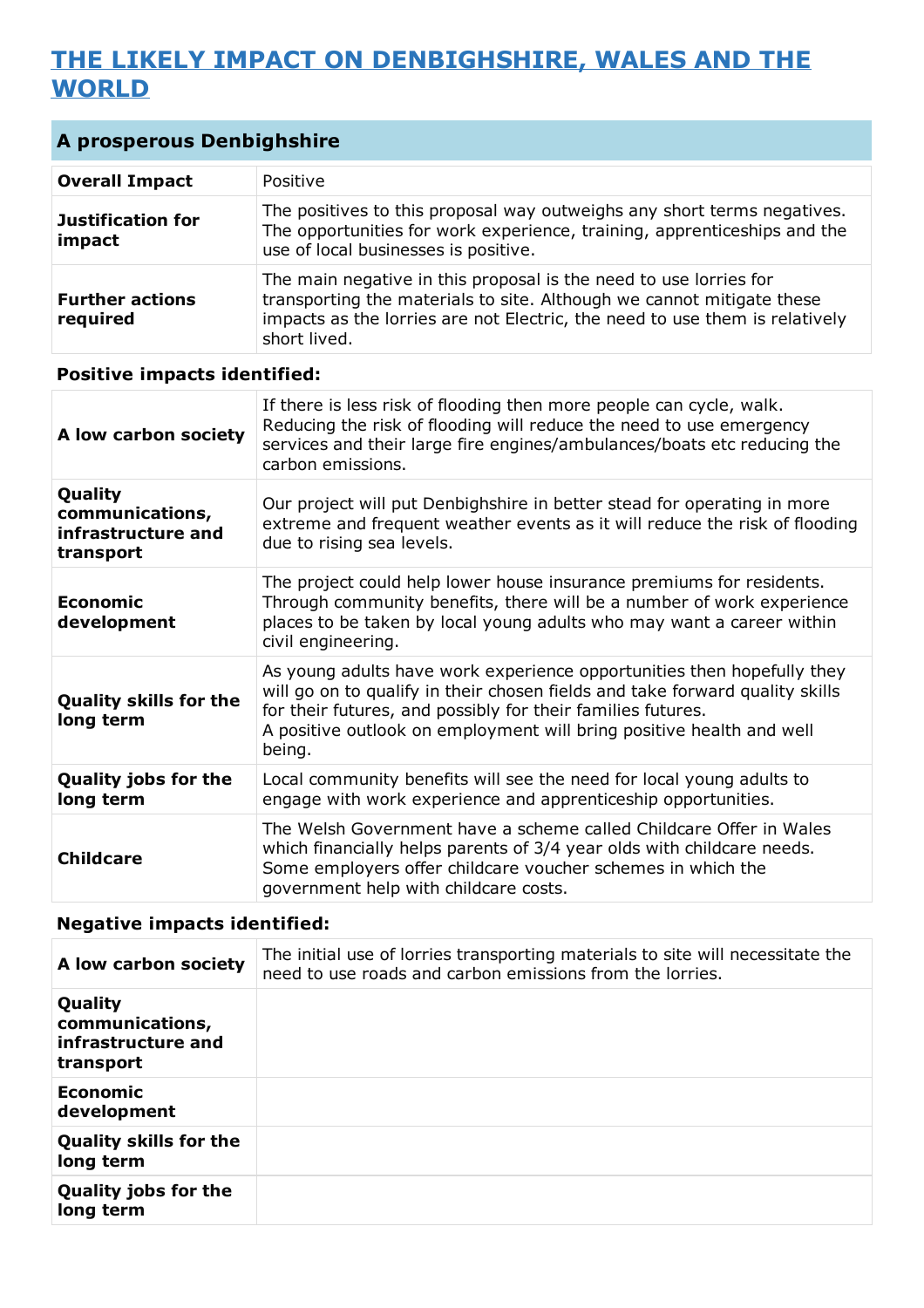| <b>Childcare</b> | More young adults who gain employment may need access to affordable |
|------------------|---------------------------------------------------------------------|
|                  | childcare.                                                          |

## **A resilient Denbighshire**

| <b>Overall Impact</b>              | Positive                                                                                         |
|------------------------------------|--------------------------------------------------------------------------------------------------|
| Justification for<br>impact        | The project will make Prestatyn more resilient to future flood events.                           |
| <b>Further actions</b><br>required | Through consultation with the Council's Countryside Service team and<br>Natural Resources Wales. |

## **Positive impacts identified:**

| <b>Biodiversity and the</b><br>natural environment | The project will be carried out in a way that ensures that are minimal<br>negative impacts on the natural<br>environment.         |
|----------------------------------------------------|-----------------------------------------------------------------------------------------------------------------------------------|
| <b>Biodiversity in the</b>                         | There may be opportunities to improve biodiversity in the built                                                                   |
| built environment                                  | environment.                                                                                                                      |
| Reducing waste,<br>reusing and<br>recycling        | Flooding of properties creates a large amount of contaminated, non-<br>recyclable waste. The project will reduce this likelihood. |
| Reduced energy/fuel                                | Post flood clear up operations use a considerable amount of energy/fuel,                                                          |
| consumption                                        | this project will reduce that.                                                                                                    |
| <b>People's awareness</b>                          | There are strong links between flooding and climate change (sea level                                                             |
| of the environment                                 | rise). The project will draw these issues to the attention of Denbighshire                                                        |
| and biodiversity                                   | residents.                                                                                                                        |
| <b>Flood risk</b><br>management                    | The project will reduce the likelihood of flooding in Prestatyn.                                                                  |

#### **Negative impacts identified:**

| <b>Biodiversity and the</b><br>natural environment                  |  |
|---------------------------------------------------------------------|--|
| <b>Biodiversity in the</b><br>built environment                     |  |
| <b>Reducing waste,</b><br>reusing and<br>recycling                  |  |
| <b>Reduced energy/fuel</b><br>consumption                           |  |
| <b>People's awareness</b><br>of the environment<br>and biodiversity |  |
| <b>Flood risk</b><br>management                                     |  |

## **A healthier Denbighshire Overall Impact** Positive **Justification for impact** The project will have a beneficial impact on the mental well-being of residents currently at risk of flooding.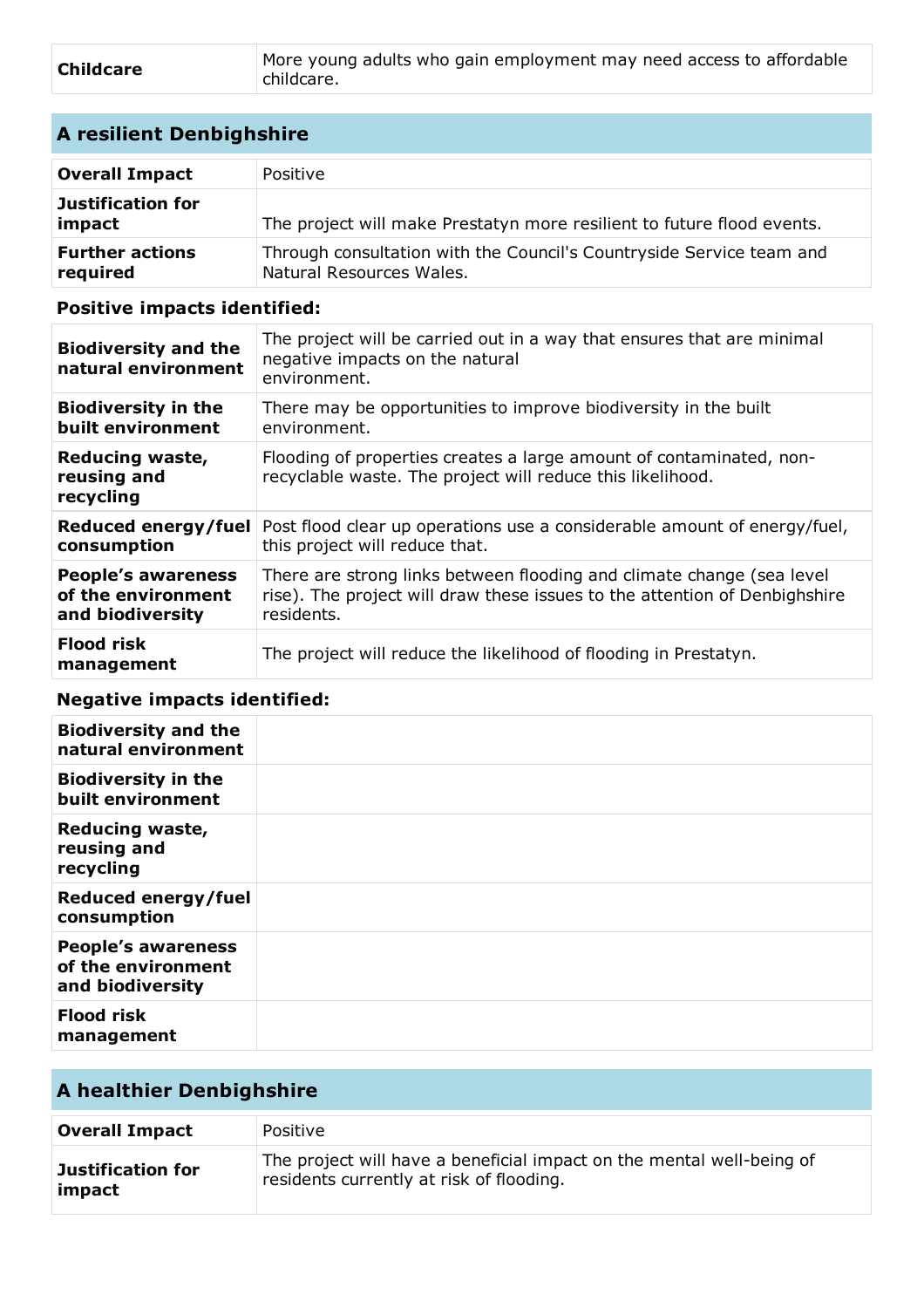| <b>Further actions</b><br>required | By working with local residents and community groups as the project<br>develops to ensure that residents fears and concerns are recognised and |
|------------------------------------|------------------------------------------------------------------------------------------------------------------------------------------------|
|                                    | addressed.                                                                                                                                     |

## **Positive impacts identified:**

| A social and physical<br>environment that<br>encourage and<br>support health and<br>well-being | The coastal path will be re routed if it is subject to flooding to take it<br>around the Golf Course then back on to the Promenade. This is used for<br>walking and cycling etc.      |
|------------------------------------------------------------------------------------------------|---------------------------------------------------------------------------------------------------------------------------------------------------------------------------------------|
| <b>Access to good</b><br>quality, healthy food                                                 | N/A                                                                                                                                                                                   |
| <b>People's emotional</b><br>and mental well-<br>being                                         | Peoples concerns and fears of being flooded have a significant impact on<br>their emotional and mental well-being.<br>The project will significantly reduce this likelihood.          |
| <b>Access to healthcare</b>                                                                    | N/A                                                                                                                                                                                   |
| <b>Participation in</b><br>leisure opportunities                                               | If there is a future need to re-route the coastal path around the current<br>Golf course then this will continue the coastal path for residents that use it<br>for physical activity. |

## **Negative impacts identified:**

| A social and physical<br>environment that<br>encourage and<br>support health and<br>well-being |  |
|------------------------------------------------------------------------------------------------|--|
| <b>Access to good</b><br>quality, healthy food                                                 |  |
| <b>People's emotional</b><br>and mental well-<br>being                                         |  |
| <b>Access to healthcare</b>                                                                    |  |
| <b>Participation in</b><br>leisure opportunities                                               |  |

# **A more equal Denbighshire**

| <b>Overall Impact</b>              | Positive                                                                                                  |
|------------------------------------|-----------------------------------------------------------------------------------------------------------|
| Justification for<br>impact        | The project will have the greatest positive impact on the most vulnerable<br>members<br>of the community. |
| <b>Further actions</b><br>required | n/a                                                                                                       |

## **Positive impacts identified:**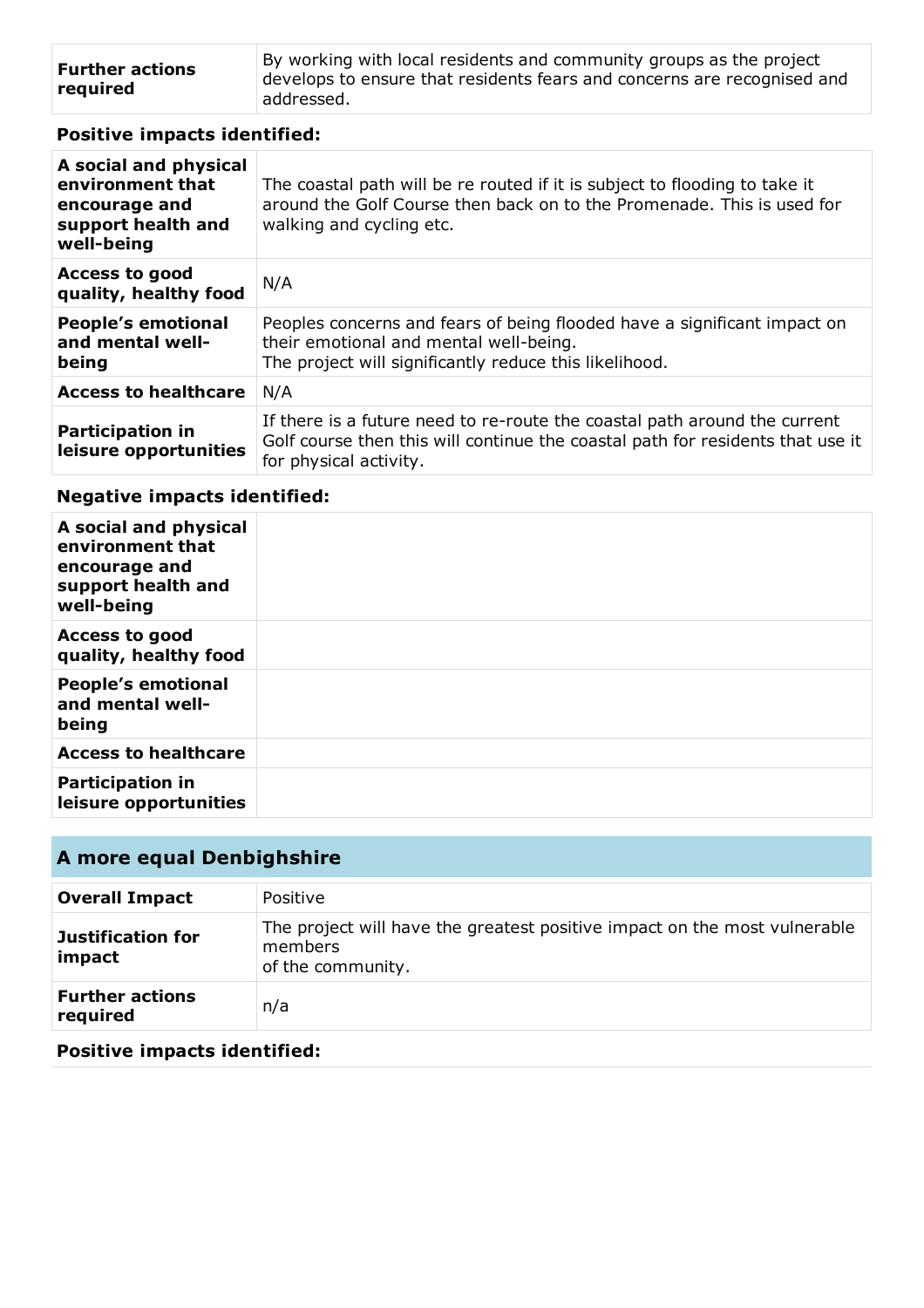| <b>Improving the well-</b><br>being of people with<br>protected<br>characteristics. The<br>nine protected<br>characteristics are:<br>age; disability;<br>gender<br>reassignment;<br>marriage or civil<br>partnership;<br>pregnancy and<br>maternity; race;<br>religion or belief;<br>sex; and sexual<br>orientation | People with protected characteristics are our most vulnerable residents<br>during a flood event. Reducing the risk of flooding will improve their well-<br>being.                                               |
|---------------------------------------------------------------------------------------------------------------------------------------------------------------------------------------------------------------------------------------------------------------------------------------------------------------------|-----------------------------------------------------------------------------------------------------------------------------------------------------------------------------------------------------------------|
| <b>People who suffer</b><br>discrimination or<br>disadvantage                                                                                                                                                                                                                                                       | Reducing the risk of flooding will improve their well-being. Even if the<br>coastal path has to be re-routed in the future then it will still be able to be<br>used for physical exercise and mental well-being |
| People affected by<br>socio-economic<br>disadvantage and<br>unequal outcomes                                                                                                                                                                                                                                        | One of the consequences of flooding is high insurance costs, which could<br>result in poverty. The project could<br>make properties cheaper to insure.                                                          |
| Areas affected by<br>socio-economic<br>disadvantage                                                                                                                                                                                                                                                                 | Protecting Prestatyn from possible flooding will help the area's businesses<br>and keep access to services open                                                                                                 |

## **Negative impacts identified:**

| Improving the well-<br>being of people with<br>protected<br>characteristics. The<br>nine protected<br>characteristics are:<br>age; disability;<br>gender<br>reassignment;<br>marriage or civil<br>partnership;<br>pregnancy and<br>maternity; race;<br>religion or belief;<br>sex; and sexual<br>orientation |  |
|--------------------------------------------------------------------------------------------------------------------------------------------------------------------------------------------------------------------------------------------------------------------------------------------------------------|--|
| <b>People who suffer</b><br>discrimination or<br>disadvantage                                                                                                                                                                                                                                                |  |
| People affected by<br>socio-economic<br>disadvantage and<br>unequal outcomes                                                                                                                                                                                                                                 |  |
| Areas affected by<br>socio-economic<br>disadvantage                                                                                                                                                                                                                                                          |  |

# **A Denbighshire of cohesive communities**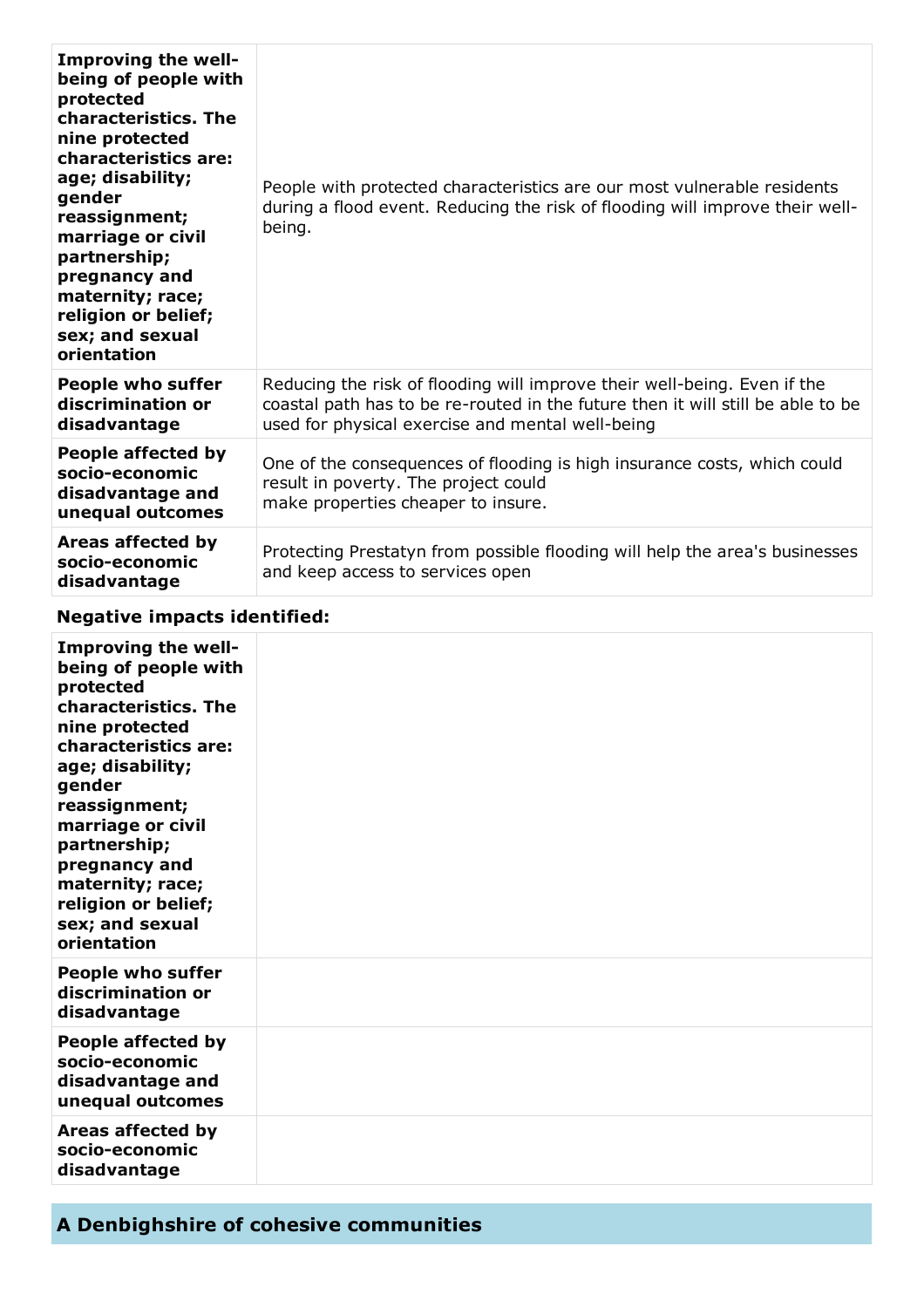| <b>Overall Impact</b>              | Positive                                                                                   |
|------------------------------------|--------------------------------------------------------------------------------------------|
| <b>Justification for</b><br>impact | Reducing flood risk will improve the strength and long term viability of the<br>community. |
| <b>Further actions</b><br>required | n/a                                                                                        |

#### **Positive impacts identified:**

| Safe communities<br>and individuals                 | Following previous flood events, crime e.g., burglary, has been an issue<br>during the recovery phase. Reducing the likelihood of flooding will have a<br>positive impact. |
|-----------------------------------------------------|----------------------------------------------------------------------------------------------------------------------------------------------------------------------------|
| <b>Community</b><br>participation and<br>resilience | There is already a strong community in Prestatyn, with a good knowledge<br>of flood risk. The community will be<br>engaged with as the project develops.                   |
| The attractiveness of<br>the area                   |                                                                                                                                                                            |
| <b>Connected</b><br>communities                     | Any flooding could disrupt the connectivity to broadband and travel<br>infrastructure, therefore reducing the likelihood of flooding will reduce this<br>issue.            |
| <b>Rural resilience</b>                             | Reducing the likelihood of flooding will help build a resilient rural<br>community.                                                                                        |

#### **Negative impacts identified:**

| <b>Safe communities</b><br>and individuals          |                                                    |
|-----------------------------------------------------|----------------------------------------------------|
| <b>Community</b><br>participation and<br>resilience |                                                    |
| The attractiveness of<br>the area                   | The 3m high bund may be seen as slightly unsightly |
| <b>Connected</b><br>communities                     |                                                    |
| <b>Rural resilience</b>                             |                                                    |

# **A Denbighshire of vibrant culture and thriving Welsh language**

| <b>Overall Impact</b>              | Neutral |
|------------------------------------|---------|
| Justification for<br>impact        | n/a     |
| <b>Further actions</b><br>required | n/a     |

## **Positive impacts identified:**

| <b>People using Welsh</b>                     | n/a                                                       |
|-----------------------------------------------|-----------------------------------------------------------|
| <b>Promoting the Welsh</b><br>language        | Welsh policy will be implemented on the construction site |
| <b>Culture and heritage</b> $\vert n/a \vert$ |                                                           |

## **Negative impacts identified:**

| <b>People using Welsh</b>              |  |
|----------------------------------------|--|
| <b>Promoting the Welsh</b><br>language |  |